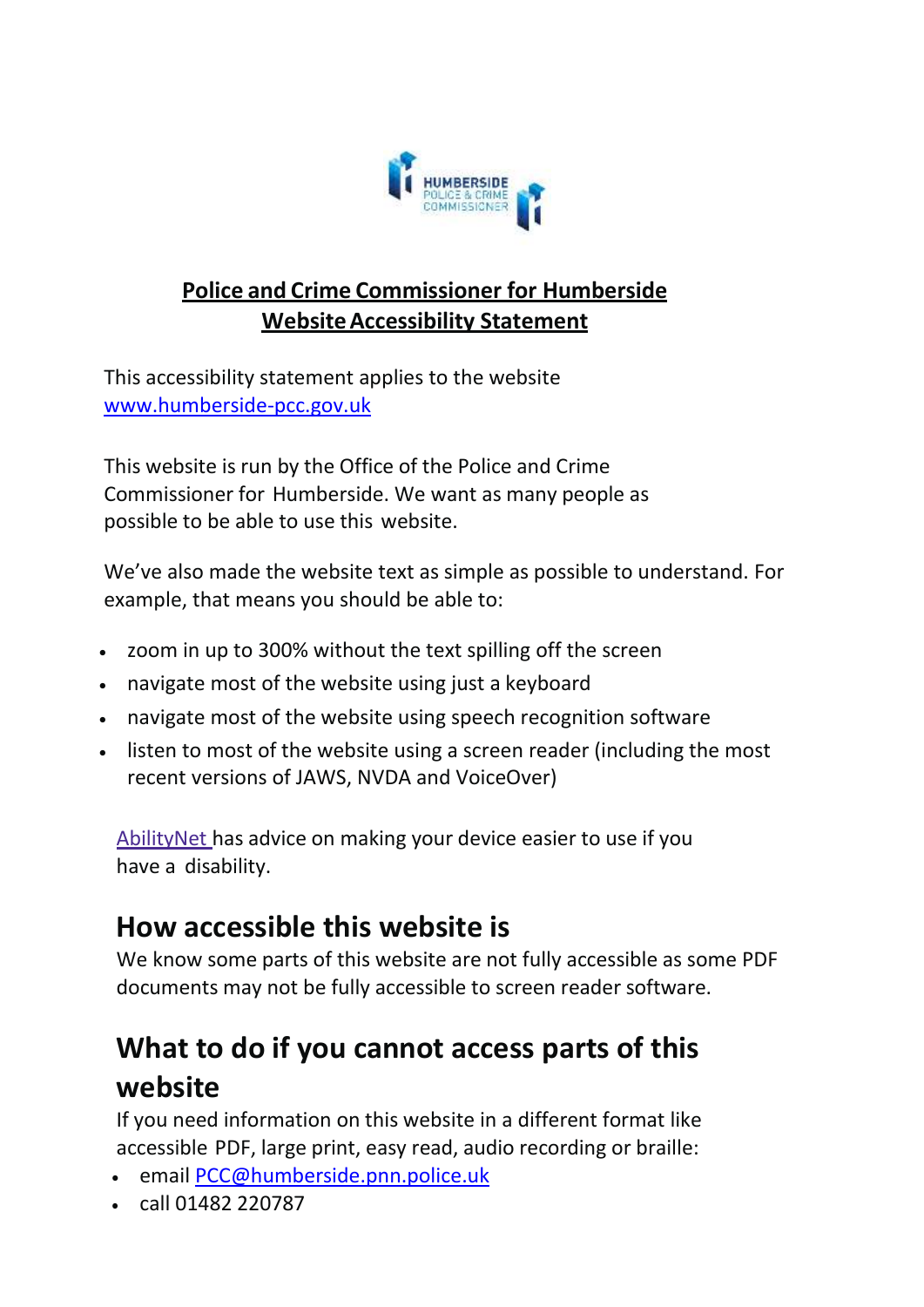Write to The Office of the Police and Crime Commissioner for Humberside. The Lawns, Harland Way, Cottingham, East Yorkshire HU16 5SN

We'll consider your request and get back to you within 10 working days.

## **Reporting accessibility problems with this website**

We're always looking to improve the accessibility of this website. If you find any problems not listed on this page or think we're not meeting accessibility requirements, contact us via any of the above mentioned methods or visit our ['Contact us'](https://www.humberside-pcc.gov.uk/Contact/Contact-Us.aspx) page.

## **Enforcement procedure**

The Equality and Human Rights Commission (EHRC) is responsible for enforcing the Public Sector Bodies (Websites and Mobile Applications) (No. 2) Accessibility Regulations 2018 (the 'accessibility regulations'). If you're not happy with how we respond to your complaint, contact the [Equality](https://www.equalityadvisoryservice.com/) [Advisory and](https://www.equalityadvisoryservice.com/) Support Service (EASS).

# **Technical information about this Website's accessibility**

The Office of the Police and Crime Commissioner for Humberside is committed to making its website accessible, in accordance with the Public Sector Bodies (Websites and Mobile Applications) (No. 2) Accessibility Regulations 2018.

This website is partially compliant with the Web [Content](https://www.w3.org/TR/WCAG21/) [Accessibility](https://www.w3.org/TR/WCAG21/)  [Guidelines](https://www.w3.org/TR/WCAG21/) version 2.1 AA standard, due to the non-compliances listed below.

## **Non-accessible content**

The content listed below is non-accessible for the following reasons.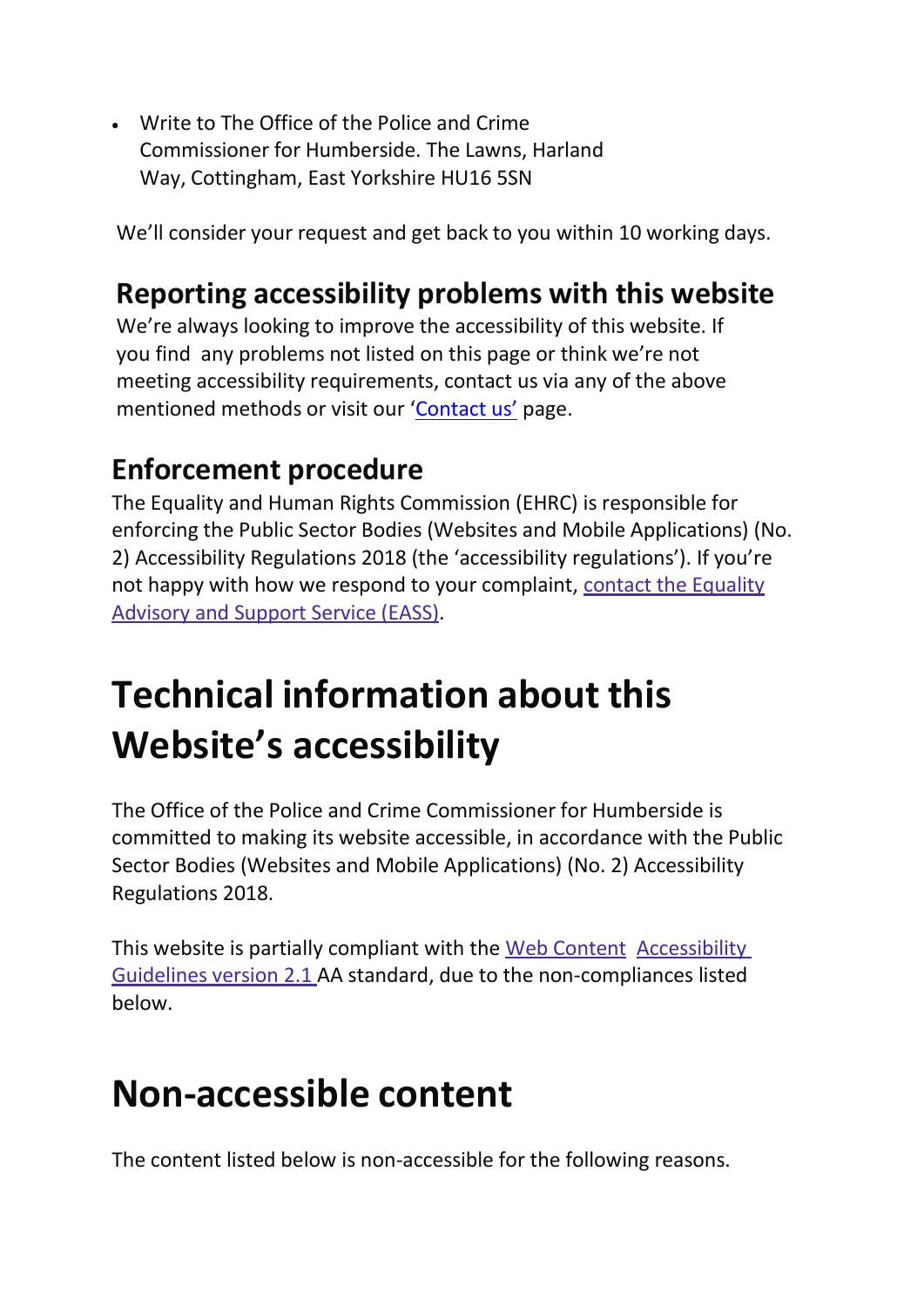### **Non-compliance with the accessibility regulations**

Older PDF and Word documents may not be fully accessible. From August 2020 all PDF content uploaded to the site will be made accessible. Any areas of added content that are essential and do not meet the standard will be noted and an action plan to address them will be created.

Some images do not have a text alternative, so people using a screen reader cannot access the information. This fails WCAG 2.1 success criterion 1.1.1 (non-text content).

## **Content that's not within the scope of the accessibility regulations**

#### **PDFs and other documents**

Some of our older PDFs and Word documents are essential to meeting our statutory obligations but will not meet accessibility standards - for example, they may not be structured so they're accessible to a screen reader. This does not meet WCAG 2.1 success criterion. From August 2020 all PDF content uploaded to the site will be made accessible

The accessibility regulations do not [require](http://www.legislation.gov.uk/uksi/2018/952/regulation/4/made) us to fix PDFs or other documents published before [23 September 2018 i](http://www.legislation.gov.uk/uksi/2018/952/regulation/4/made)f they're not essential to providing our services.

It is our intention that any new PDFs or Word documents we publish will meet accessibility standards.

#### **Live video**

We do not currently broadcast live video. Should we do so in the future we do not plan to add captions to live video streams because live video is exempt from meeting the [accessibility](http://www.legislation.gov.uk/uksi/2018/952/regulation/4/made) regulations.

## **Preparation of this accessibility statement**

This statement was prepared on 30/07/2020. It was last reviewed on 30/07/2020.